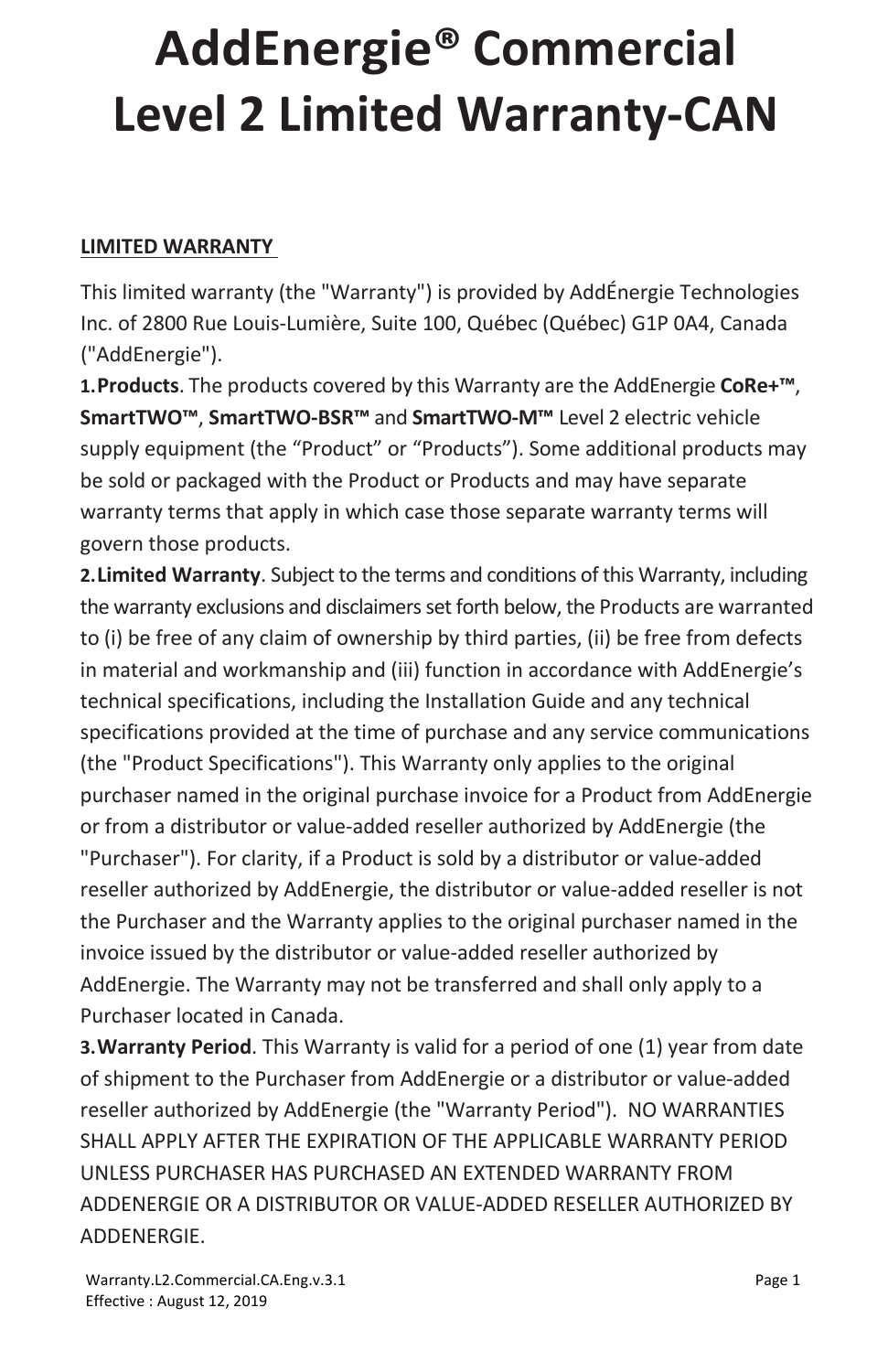**4. Extended Warranty**. Through the purchase of an extended warranty (the "Extended Warranty") the Purchaser may extend the Warranty Period for successive one (1) year periods up to a maximum of four (4) years following the expiration of the original Warranty Period (such extended term purchased by the Purchaser, the "Extended Warranty Period"). If an Extended Warranty is purchased, the total Warranty Period will not exceed five (5) years and any Extended Warranty must be purchased at the time the Product is purchased. During the applicable Extended Warranty Period, the terms and conditions of this Warranty, including all limitations and exclusions, shall continue to apply in full force and effect and the expression "Warranty Period" shall include the Extended Warranty Period.

**5. Limited Remedies**. If the Purchaser makes a claim for Warranty service in accordance with Section 6, AddEnergie will attempt to diagnose any issues during the Warranty Period remotely. If an on-site inspection by AddEnergie or a contractor authorized by AddEnergie is required, Purchaser shall cover any travel costs to the site, as well as labor rates charged for travel time by AddEnergie employees or authorized contractors required to reach Purchaser's site (the travel costs and labor rates collectively the "To Site Travel Costs"). Prior to any inspection, AddEnergie will provide Purchaser with a quote for any To Site Travel Costs payable by Purchaser and Purchaser's acceptance of AddEnergie's quote is a condition to AddEnergie's obligations relating to such inspection. AddEnergie shall be responsible for on-site labor costs of AddEnergie or its authorized contractor during inspection, unless AddEnergie determines that the issue that is the basis of the claim is not covered by the Warranty, in which case such on-site labor costs shall be paid by Purchaser at AddEnergie's then-current labor rates, which will be communicated to the Purchaser prior to intervening. If a Product is found by AddEnergie after inspection to be defective or to not function in accordance with the Product Specifications during the Warranty Period, AddEnergie's sole obligation under this Warranty is limited to performing one of the following actions, at AddEnergie'ssole and absolute discretion:

**a) Repair**. If AddEnergie repairs a Product under this Warranty, AddEnergie shall pay for standard or ground parts shipping within Canada, the cost of replacement parts and on-site labor costs necessary to repair the Product. The Purchaser shall pay any To Site Travel Costs required for AddEnergie to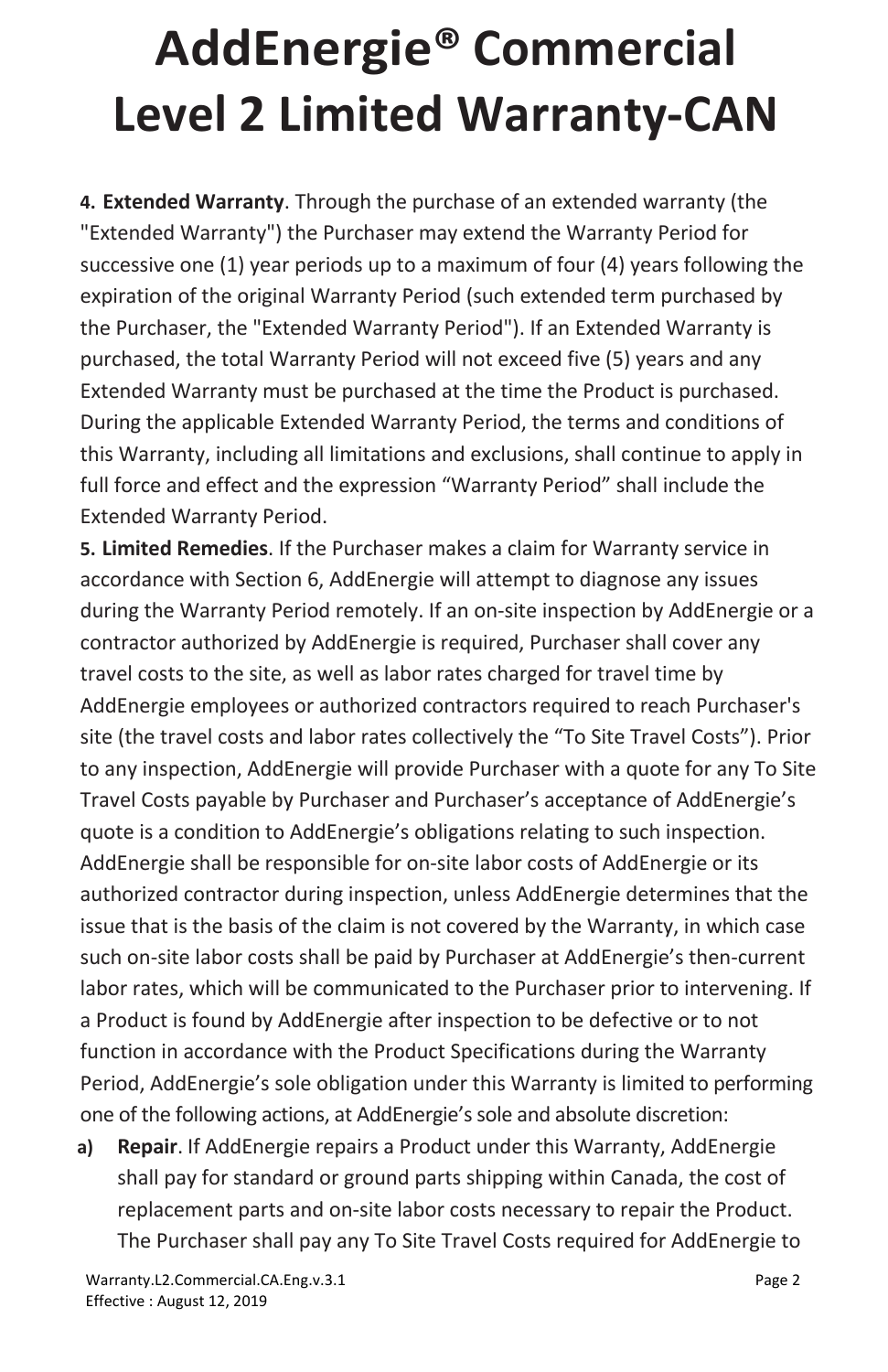send an employee or authorized contractor to conduct the repair. Prior to any repair, AddEnergie will provide Purchaser with a quote for any such To Site Travel Costs payable by Purchaser and Purchaser's acceptance of AddEnergie's quote is a condition to AddEnergie's obligations relating to such repair. All repaired Products, including any replaced parts, are warranted only for the remainder of the Warranty Period, prolonged only by the period during which the Product was being repaired. The Purchaser acknowledges that replacement parts or Products may be remanufactured or reconditioned parts that offer substantially similar functionality. All parts that are replaced shall become AddEnergie's sole and exclusive property and must be returned to AddEnergie, if requested, at AddEnergie's expense. Notwithstanding AddEnergie's obligations with respect to part replacement or repair, if a Product is physically disconnected from civil and/or electrical infrastructure during a repair, Purchaser shall be responsible for the costs of any on-site labor related to such disconnection and reconnection of the repaired Product (i.e. the full Charging Station) to civil and electrical infrastructure (each of which shall be performed upon approval of the Purchaser and at AddEnergie's then-current labor rates and charges and To Site Travel Costs, if applicable).

**b) Replacement**. If AddEnergie replaces a Product, AddEnergie shall be responsible for the cost of shipping the Product to the Purchaser's site (standard or ground shipping only), so long as the site is in Canada. All replaced Products are warranted only for the remainder of the Warranty Period, prolonged only by the period during which the Product was being replaced. All Products that are replaced shall become AddEnergie's sole and exclusive property and must be returned to AddEnergie if requested, at AddEnergie's expense. Purchaser shall be responsible for the costs of removal of the replaced Product and installation of the replacement Product (each of which shall be performed upon approval of the Purchaser and at AddEnergie's then-current labor rates and charges and To Site Travel Costs.)

**6.Warranty Claim Procedure**. Any claim under this Warranty must be made via AddEnergie Customer Service at service@flo.ca to obtain a Return Material Authorization ("RMA") number. As part of the RMA process, the Purchaser may be asked to provide information regarding the Product such as condition, model/serial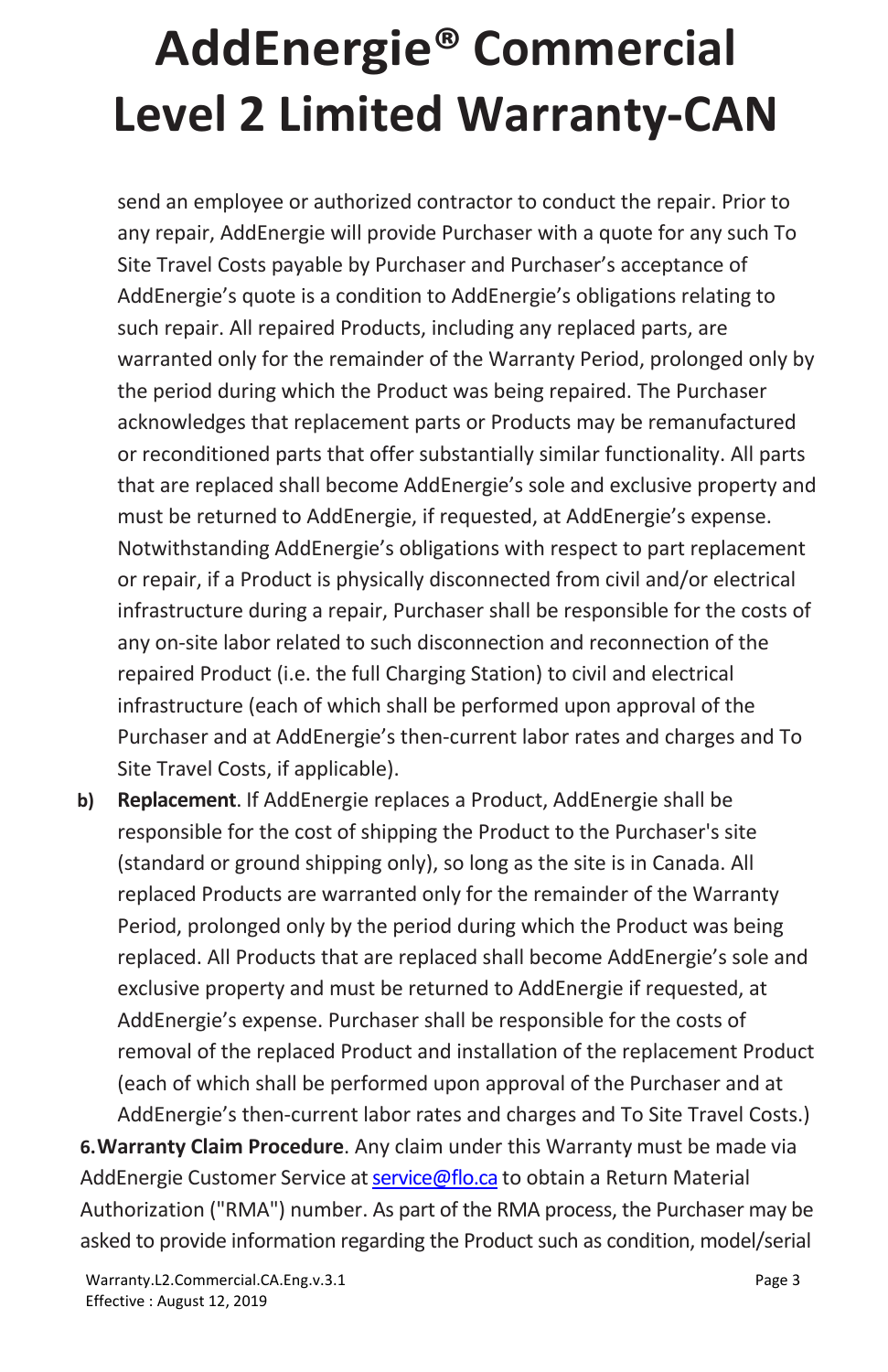number and proof of purchase. If AddEnergie requires any parts to be sent for testing, AddEnergie will provide a shipping label that will cover mailing costs associated with transporting such parts within Canada only to AddEnergie for evaluation. Alternatively, AddEnergie or a contractor authorized by AddEnergie may conduct on-site evaluation, as further set out above. Customer Service contact information is available at www.flo.com. Any parts of a Product or Products determined to be ineligible for service under this Warranty will be returned, repaired or replaced at the discretion of the Purchaser and upon the Purchaser's approval, at AddEnergie's then-current labor rates and charges. **7.Exclusion of Warranty**. This Warranty is voided unless the Product is installed or uninstalled according to the applicable Product Specifications by a qualified and currently licensed electrician. Repairs, alteration or disassembly must be performed by AddEnergie or a contractor authorized by AddEnergie. This Warranty does not apply where the original Product identification (e.g. serial number, logos, copyright notices and trademarks) has been removed, altered or degraded. Without in any way limiting the exclusions under this Warranty, the Warranty also does not apply to any damage to a Product resulting from: (i) improper site preparation, maintenance or installation, neglect (including damage caused by a vehicle), abuse, vandalism or improper use of the Product including any use that is not in accordance with the applicable Product Specifications; (ii) normal wear and tear, cosmetic or superficial damage, normal aging, scratches, stains, dents or exterior fading; (iii) accident, fire or exposure to any other hazard (including extreme electromagnetic field or any acts of nature such as earthquakes, tornados, floods, biological infestations, snow, lightning, etc.); (iv) exposure to conditions or inputs or operation of the Product outside the tolerances specified in the Product Specifications; or (v) any other reason beyond AddEnergie's control. The cost of replacement (parts and on-site labor) of the recharge cables/connectors assembly is covered only (a) during the Warranty Period and (b) in proportion to the actual number of operating cycles of the Product at the time of the claim, divided by the projected useful life of ten thousand (10,000) operating cycles for the Product, which number will not change regardless of the length of any Warranty Period, including any Extended Warranty Period included therein. For security and continued certification purposes, the recharge cables/connectors assembly must be replaced as a whole if any of its individual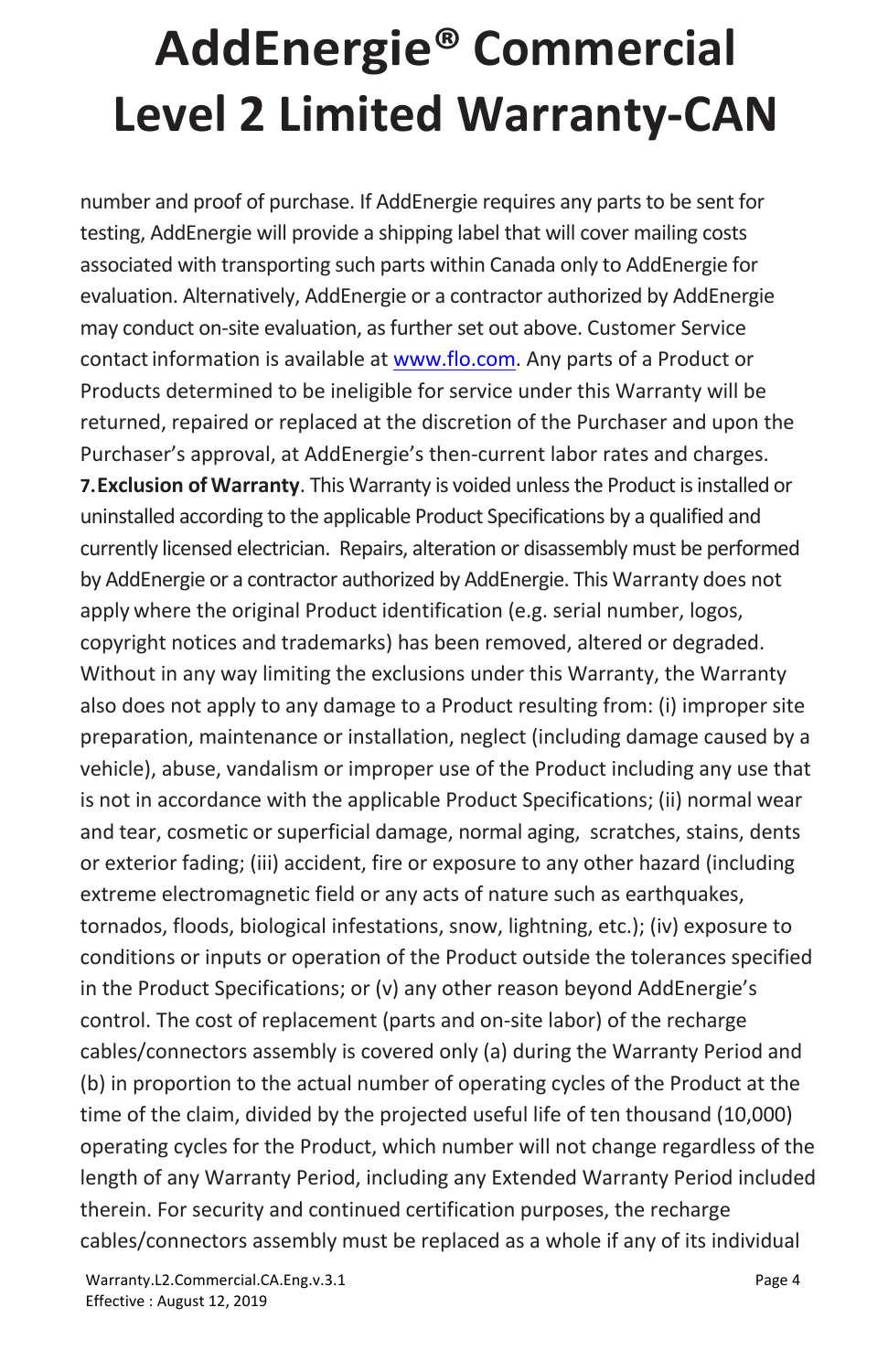components is defective. The paint finish on the Product is not covered by this Warranty. AddEnergie will not cover costs associated with shipping parts of the Product or any replacement Product outside of Canada and additional shipping and handling, as well as export or import duties that may apply to such shipments, will be at the Purchaser's sole expense.

**8. DISCLAIMERS.** OTHER THAN AS SET OUT IN THIS WARRANTY, ADDENERGIE DISCLAIMS TO THE FULLEST EXTENT PERMITTED BY LAW ALL WARRANTIES AND CONDITIONS OF ANY KIND, WHETHER EXPRESS OR IMPLIED, INCLUDING, BUT NOT LIMITED TO, THE IMPLIED WARRANTIES OF MERCHANTABILITY, FITNESS FOR A PARTICULAR PURPOSE AND NON-INFRINGEMENT WITH RESPECT TO THE PRODUCTS. Some jurisdictions do not allow the exclusion of express or implied warranties so the above exclusions may not apply to the Purchaser. IF ANY IMPLIED WARRANTY CANNOT BE DISCLAIMED UNDER APPLICABLE LAW, THEN SUCH IMPLIED WARRANTY SHALL BE LIMITED IN DURATION TO THE WARRANTY PERIOD DESCRIBED ABOVE. NO WARRANTIES APPLY AFTER THE EXPIRATION OF THE WARRANTY PERIOD. Some jurisdictions do not allow limitations on how long an implied warranty lasts, so the above limitation may not apply to the Purchaser.

ADDENERGIE DOES NOT WARRANT THAT THE PRODUCTS OR RELATED SERVICES WILL BE FRROR-FREE OR WILL OPERATE WITHOUT INTERRUPTION.

**9. LIMITATION OF LIABILITY.** IN NO EVENT SHALL ADDENERGIE BE LIABLE FOR INDIRECT, SPECIAL, INCIDENTAL, EXEMPLARY, PUNITIVE OR CONSEQUENTIAL DAMAGES OF ANY NATURE (EVEN IF THE ADVENT OF SUCH DAMAGE WAS KNOWN OR COULD HAVE BEEN KNOWN BY ADDENERGIE) OR ANY CAUSE OF ACTION IN CONNECTION WITH PRODUCT MALFUNCTION OR IN CONNECTION WITH THE PRODUCTS, THEIR PURCHASE, THEIR HANDLING, INSTALLATION OR USE BY THE PURCHASER AND/OR ANY PERSON AUTHORIZED BY THE PURCHASER RESULTING FROM ANY BREACH OF WARRANTY OR CONDITION OR UNDER ANY OTHER LEGAL THEORY, INCLUDING BUT NOT LIMITED TO LOSS OF USE; LOSS OF REVENUE; LOSS OF ACTUAL OR ANTICIPATED PROFITS (INCLUDING LOSS OF PROFITS ON CONTRACTS); LOSS OF THE USE OF MONEY; LOSS OF ANTICIPATED SAVINGS; LOSS OF BUSINESS; LOSS OF OPPORTUNITY; LOSS OF GOODWILL; LOSS OF REPUTATION; OR LOSS OF OR DAMAGE TO OTHER EQUIPMENT OR PROPERTY, SUCH AS AN AUTOMOBILE. IN NO EVENT SHALL ADDENERGIE'S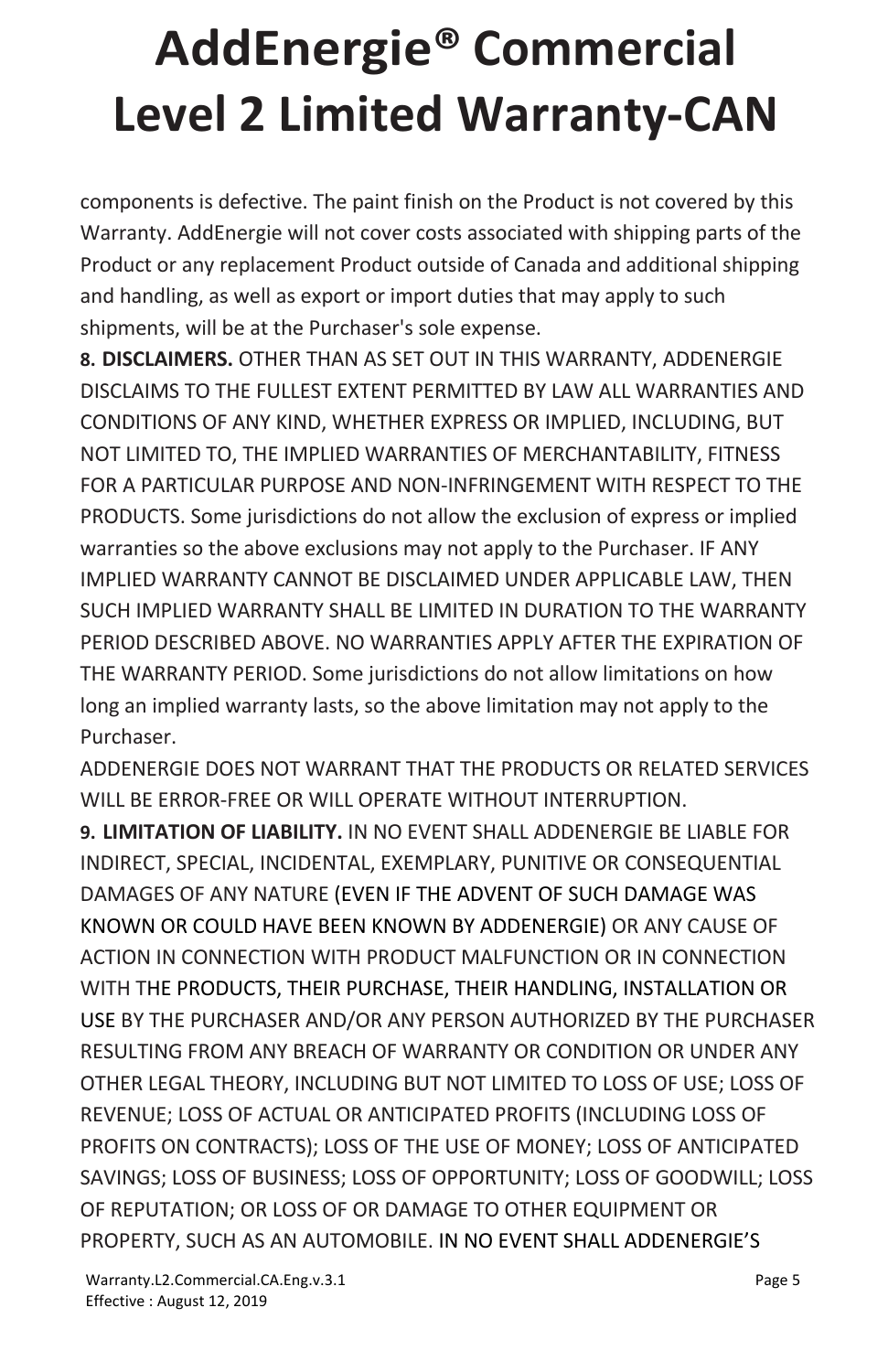AGGREGATE LIABILITY FOR ALL CLAIMS RELATED TO THE PRODUCTS AND RELATED SERVICES EXCEED THE PURCHASE PRICE PAID BY THE PURCHASER FOR THE PRODUCTS. THE REMEDIES IN THIS WARRANTY ARE THE PURCHASER'S SOLE AND EXCLUSIVE REMEDIES WITH RESPECT TO DEFECTIVE OR NON-CONFORMING PRODUCTS. THIS WARRANTY GIVES THE PURCHASER SPECIFIC LEGAL RIGHTS AND THE PURCHASER MAY ALSO HAVE OTHER LEGAL/STATUTORY RIGHTS THAT VARY FROM JURISDICTION TO JURISDICTION. THESE LIMITATIONS OR EXCLUSIONS OF LIABILITY MAY NOT AFFECT SUCH OTHER LEGAL/STATUTORY RIGHTS.

- **10. Conflict of Terms**. In the event of a conflict between any provision of this Warranty and any provision in any applicable sales agreement issued by AddEnergie, the sales agreement issued by AddEnergie governs.
- **11. Miscellaneous**. No Product reseller, agent or employee is authorized to make any modification, extension or addition to this Warranty. If any term is held to be illegal or unenforceable, the remaining terms shall not be affected or impaired.

#### **12. Governing Law and Arbitration**.

- (a) Where the Purchaser is located in Quebec (as evidenced by the Product "Ship To" address or, if this address is unavailable, by other reasonable indication that the Purchaser is located in Quebec, as determined by the tribunal once constituted), this Warranty is governed by and construed under the laws of the province of Quebec and the federal laws of Canada applicable therein and any controversy or claim arising out of or relating to this Warranty that is not resolved by negotiation, including the validity, existence or the breach hereof, shall be determined exclusively by final and binding confidential arbitration administered by ICDR Canada in accordance with its Canadian Arbitration Rules. The number of arbitrators will be one and the place of arbitration will be Montreal, Quebec. Except as may be required by law, neither Party nor its representatives may disclose the existence, content or results of any arbitration related to this Warranty, including the content of any documents exchanged within the arbitration proceedings, without the prior written consent of the other Party.
- (b) Where the Purchaser is located in Canada, but outside of Quebec (as